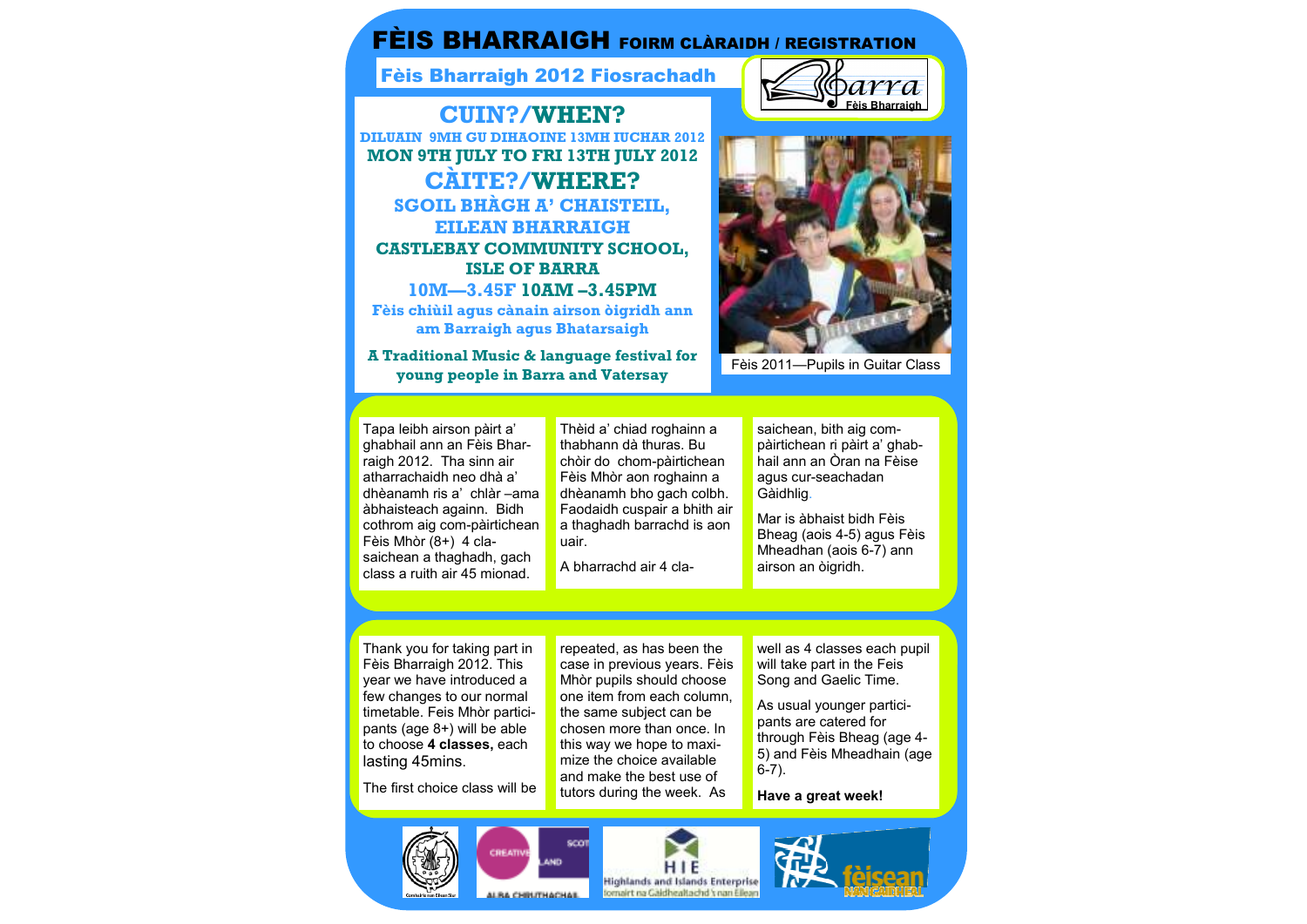## **Fèis Bharraigh 2012 Fiosrachadh Fèis Mhòraigh An T**ei

#### **Fèis Bheag (Aois/Age 4-5 bl/yrs) Cosgais/Cost £30**

#### **(Tro-mheadhan na Gàidhlig/Gaelic Medium)**

Tha Fèis Bheag a' gabhail àite ann an Ionad na Cloinne, Barraigh bho 10m gu 1230f. Tha an clas a coimhead gu sonraichte air cluich Gàidhlig le beagan ionnsachadh cèol. 'S e Sarah Ann NicIlleathain agus Kerry Nic Dhòmhnaill na luchd-teagaisg am-bliadhna.

Fèis Bheag takes place in **Barra Children's Centre**. From 10 am till 12.30pm. The class concentrates on Gaelic Play with some musical tuition. The tutors this year are Sarah Ann MacLean and Kerry MacDonald

### **Fèis Mheadhain (Aois/Age 6-7 bl/yrs) Cosgais/Cost £50 (Tro-mheadhan na Gàidhlig Gaelic Medium)**

Tha Fèis Mheadhain a' gabhail àite ann an Bun-Sgoil Bhàgh a' Chaisteil bho 10m gu 3.45f. Bu chòir do chlann a bhith air an toirt gu doras na sgoile (an doras is fhaisge air an Ionad Dualchas) agus an togail bho prìomh doras na h-Àrd-Sgoile aig 3.45f. Bu chòir dhaibh lòn a thoirt leotha iad fhèin. Gabhaidh clann pàirt ann an clasaichean ceòl a bharrachd air Ealan, Seinn agus Dràma.

Fèis Mheadhain takes place in Castlebay School from 10am till 3.45pm. Each morning children should be taken to the primary entrance of Castlebay School (door nearest to the Heritage Centre), and should be collected from the main entrance to the Secondary School at 3.45pm. Bring a packed lunch. Children will take part in several musical classes as well as Art Singing and Drama.

## **Fèis Mhòr (Aois Age 8—18 years) Cost £60**

Tha Fèis Mhòr a' gabhail àite ann an Sgoil Bhàgh a' Chaisteil bho 10m gu 3.45f. A bharrachd air pàirt a' ghabhail ann an Òran na Fèise agus Curseachadan Gàidhlig bu chòir do chom-pàirtichean aon chuspair a thaghadh bho gach colbh air an ath-dhuilleig. Faodaidh gach cuspair a bhith air an taghadh barrachd is aon uair. Mar a bheil barrachd is 4 ann an clas cha tèid an clas sin air adhart. Tha clasaichean eadar-mheadhanach freagarrach airson com-pàirtichean aig ìre adhartach cuideachd. Bu chòir dha compàirtichean lòn a thoirt leotha iad fhèin. **Thèid consairt Fèis Mhòr a' chumail air feasgair Dihaoine aig 2f.**

Fèis Mhòr takes place in Castlebay School from 10am till 3.45pm. As well as taking part in the Fèis Song and Gaelic Time, pupils should choose 1 item from each column of the table opposite. The same class can be chosen more than once. Classes will only go ahead if there are a minimum of 4 pupils taking part. Intermediate classes are suitable for advanced pupils.Bring a packed lunch.

**Fèis Mhòr Concert will take place on Friday afternoon at 2pm.**

**Roghainn/Choice 1(Double class)** Bocsa/ Accordion Tòiseachair/Beginner Bocsa/ Accordion Eadar-mheadhanach Fidheall/Fiddle Eadar-mheadhanach Giotàr/ Guitar Tòiseachair/Beginner Fidheall/ Fiddle Tòiseachair/Beginner Feadan/ Chanter Eadar-mheadhanach Feadan/Chanter Tòiseachair/Beginner Pìobaireachd /Pipes Seinn Ghàidhlig/ Gaelic **Song** Eadar-mheadhanach Dannsa Gàidhealach/ Highland Dance Drumaireachd /Drums Eadar-mheadhanach Iomain/ Shinty N/A Còmhlan Fèis/Fèis Band Drama Gàidhlig / Gaelic Clarsach

Deasachadh Fiolm/Film **Making** 

Drama

Aois 10 +/Age 10 plus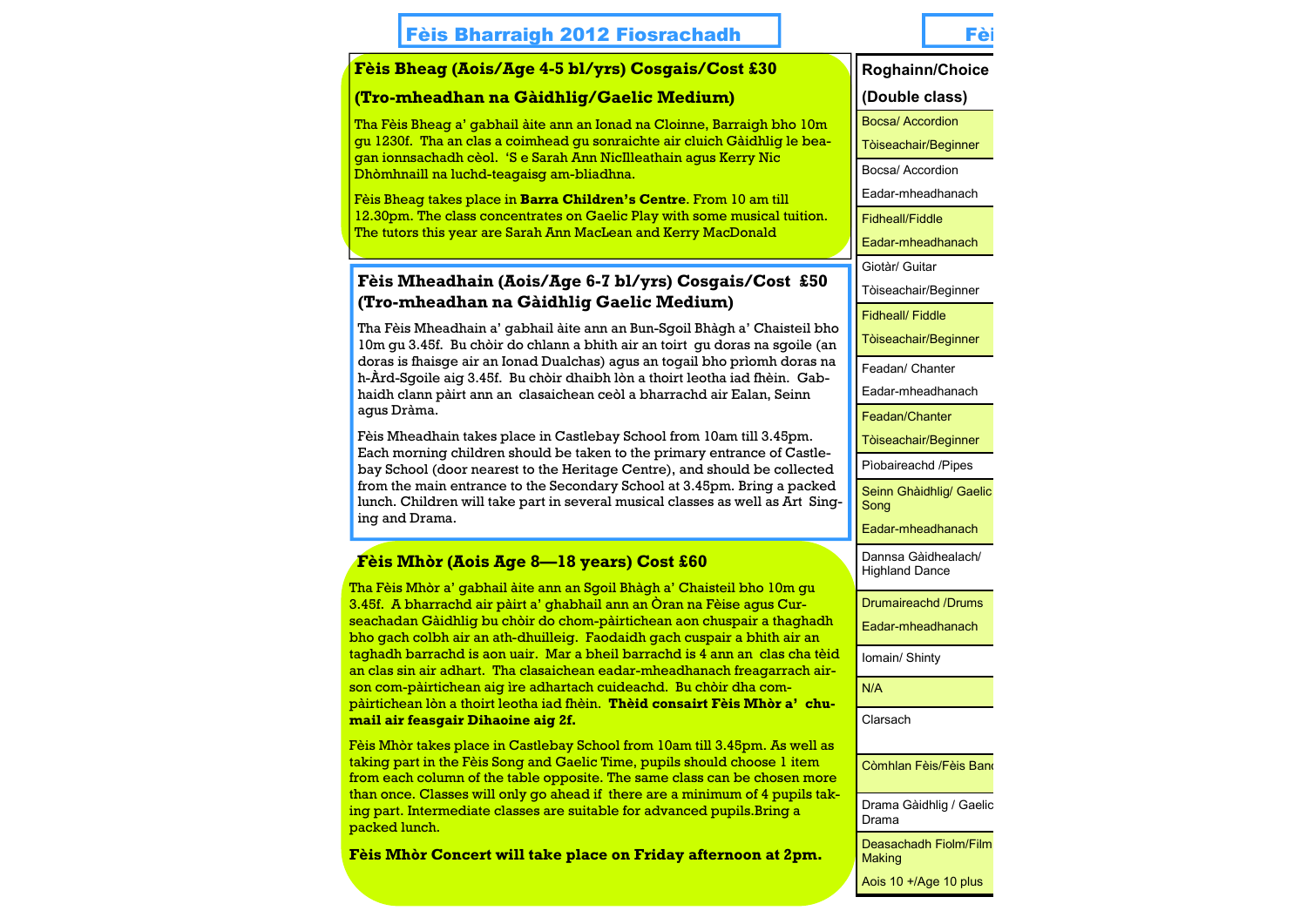| vice 1        | <b>Roghainn/Choice 2</b>                | Roghainn/Choice 3                            | Roghainn/Choice 4                            |  |
|---------------|-----------------------------------------|----------------------------------------------|----------------------------------------------|--|
|               |                                         |                                              |                                              |  |
|               | <b>Bocsa/ Accordion</b>                 | Meur-chlàr/ Keyboard                         | Meur-chlàr/Key-board                         |  |
| er            | Eadar-mheadhanach/                      | Tòiseachair/Beginner                         | Eadar-mheadhanach                            |  |
|               | Bocsa / Accordion                       | Bocsa / Accordion                            | Bocsa /Accordion                             |  |
| ch            | Tòiseachair/Beginner                    | Eadar-mheadhanach                            | Tòiseachair/Beginner                         |  |
|               | Fidheall / Fiddle                       | Giotàr/ Guitar                               | Giotàr/ Guitar                               |  |
| ch            | Tòiseachair/Beginner                    | Tòiseachair/Beginner                         | Eadar-mheadhanach                            |  |
|               | Giotàr/ Guitar                          | Giotàr/ Guitar                               | Giotàr/ Guitar                               |  |
| er            | Eadar-mheadhanach                       | Tòiseachair/Beginner                         | Eadar-mheadhanach                            |  |
|               | Fidheall / Fiddle                       | Fidheall / Fiddle                            | Fidheall / Fiddle                            |  |
| er            | Eadar-mheadhanach                       | Tòiseachair/Beginner                         | Eadar-mheadhanach                            |  |
|               | Feadan/Chanter                          | Fideag /Whistle                              | Fideag/Whistle                               |  |
| ch            | Tòiseachair/Beginner                    | Tòiseachair/Beginner                         | Eadar-mheadhanach                            |  |
|               | Feadan/Chanter                          | Feadan/Chanter                               | Feadan/Chanter                               |  |
| er            | Eadar-mheadhanach                       | (Any)                                        | (Any)                                        |  |
| ۱S            | Pìobaireachd /Pipes                     | Pìobaireachd /Pipes                          | Pìobaireachd /Pipes                          |  |
| aelic         | Seinn Ghàidhlig/ Gaelic<br>Song         | Seinn Ghàidhlig/ Gaelic<br>Song              | Seinn Ghàidhlig/ Gaelic<br>Song              |  |
| ch            | Tòiseachair/Beginner                    | Tòiseachair/Beginner                         | Eadar-mheadhanach                            |  |
| ch/           | Dannsa Gàidhealach/ High-<br>land Dance | Dannsa Gàidhealach/<br><b>Highland Dance</b> | Dannsa Gàidhealach/<br><b>Highland Dance</b> |  |
| <b>ims</b>    | Drumaireachd /Drums                     | Drumaireachd /Drums                          | Drumaireachd /Drums                          |  |
| ch            | Tòiseachair/Beginner                    | Eadar-mheadhanach                            | Tòiseachair/Beginner                         |  |
|               | Iomain/ Shinty                          | Iomain/ Shinty                               | Iomain/ Shinty                               |  |
|               | Ealan/Art                               | Ealan/Art                                    | Ealan/Art                                    |  |
|               | Clarsach Tòiseachair/<br>Beginner       | Clarsach Tòiseachair/<br>Beginner            | Clarsach                                     |  |
| <b>Band</b>   | Còmhlan Fèis/ Fèis Band                 | Còmhlan Fèis/ Fèis Band                      | Còmhlan Fèis/ Fèis Band                      |  |
| <b>Gaelic</b> | Drama Gàidhlig / Gaelic<br>Drama        | Drama Gàidhlig / Gaelic<br>Drama             | Drama Gàidhlig / Gaelic<br>Drama             |  |
| /Film         | Deasachadh Fiolm/Film                   | Dannsa Ceum/                                 | Dannsa Ceum/                                 |  |
|               | Making                                  | <b>Step Dance</b>                            | <b>Step Dance</b>                            |  |
| <b>lus</b>    | Aois 10 +/Age 10 plus                   |                                              |                                              |  |

# Fèis Mhòr—Please choose one from each column